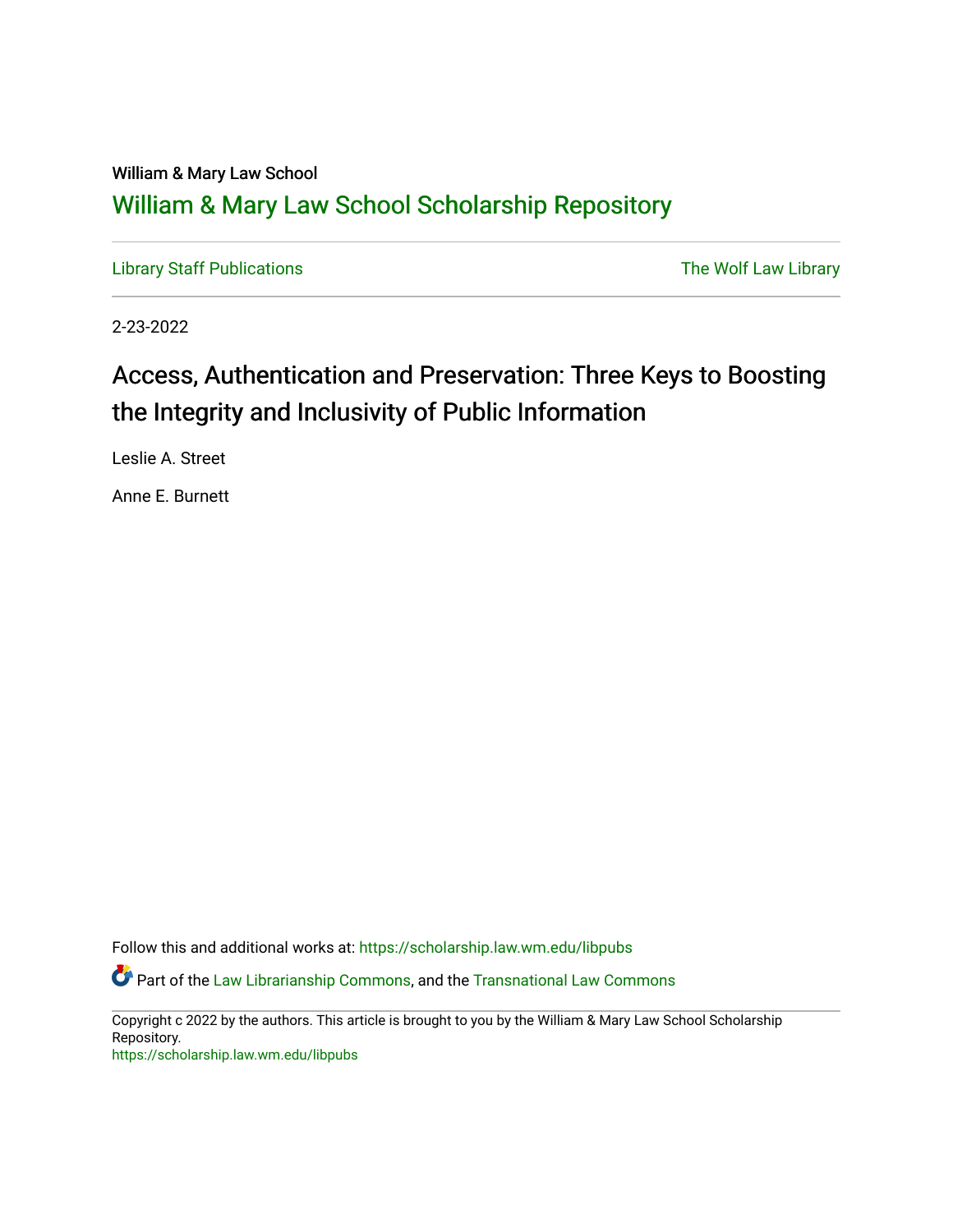#### [Home](http://publicadministration.un.org/en/) / [Blog](http://publicadministration.un.org/en/Home/Blog)

#### Access, authentication and preservation: three keys to boosting the integrity and inclusivity of public information

### **Wednesday, 23 February 2022**

The United Nations 2030 Agenda for Sustainable Development recognizes in Goal 16 that all should have access to information as a part of ensuring access to justice for all and ensuring accountable and inclusive institutions. Recognizing this shared goal, in 2015, the Law Libraries Section of the International Federation of Library Associations and Institutions (IFLA) created the IFLA Statement on Government Provision of Public Legal Information in the Digital Age to set a clear standard that governments could use to ensure public access to legal information. The Statement was subsequently adopted by the IFLA Governing Board in December 2016. It can be found at <https://repository.ifla.org/handle/123456789/1845>.

In order for people to have access to justice, and for the rule of law to be meaningful, all people need access to the laws that govern them. The growth of the Internet and the increasing availability of information technology to more people provides governments with a new opportunity to provide access to law.

However, this cannot be taken for granted. The IFLA Statement sets out three standards to ensure that digital legal information meets the needs of citizens everywhere: 1. That it is available to all with no fee for access; 2. That it is authenticated in a way that citizens can be assured that the information is trustworthy and authoritative; and 3. That it is preserved in perpetuity and will be permanently available to people without charge.

These three hallmarks of the statement, no-fee access, authentication, and preservation, should serve as a guide to countries seeking to provide trusted and inclusive online access to legal information as a part of their national development plans to implement the UN 2030 Agenda.

Going into more depth on each of these hallmarks, first, the Statement specifically calls for no-fee access, believing that it is a government's duty as the author of public legal information to provide it to their citizens. Such a goal not only ensures the public have the access necessary to understand the laws that govern them, but also that citizens can better engage with government officials and policy-makers. For many years, outstanding work has been done by worldwide Legal Information Institutes and Free Law communities to bring the law to people via electronic platforms. However, now the IFLA Statement specifically calls on governments themselves to provide access to legal information directly as the original publishers of such information.

Many countries have made significant strides in providing free digital access to law. One example is Kenya, where the National Council for Law Reporting (Kenya Law), provides access to legal information through its kenyalaw.org website. Kenya's website provides access to all national basic legal texts including legislation and cases. The National Council for Law Reporting ensures the most up-to-date information is available on the website, so a user need not worry about relying on out-of-date information.

Second, the Statement calls upon governments to provide assurances to users of digital legal information that the information they are accessing is reliable and trustworthy by authenticating the information. Authentication of legal